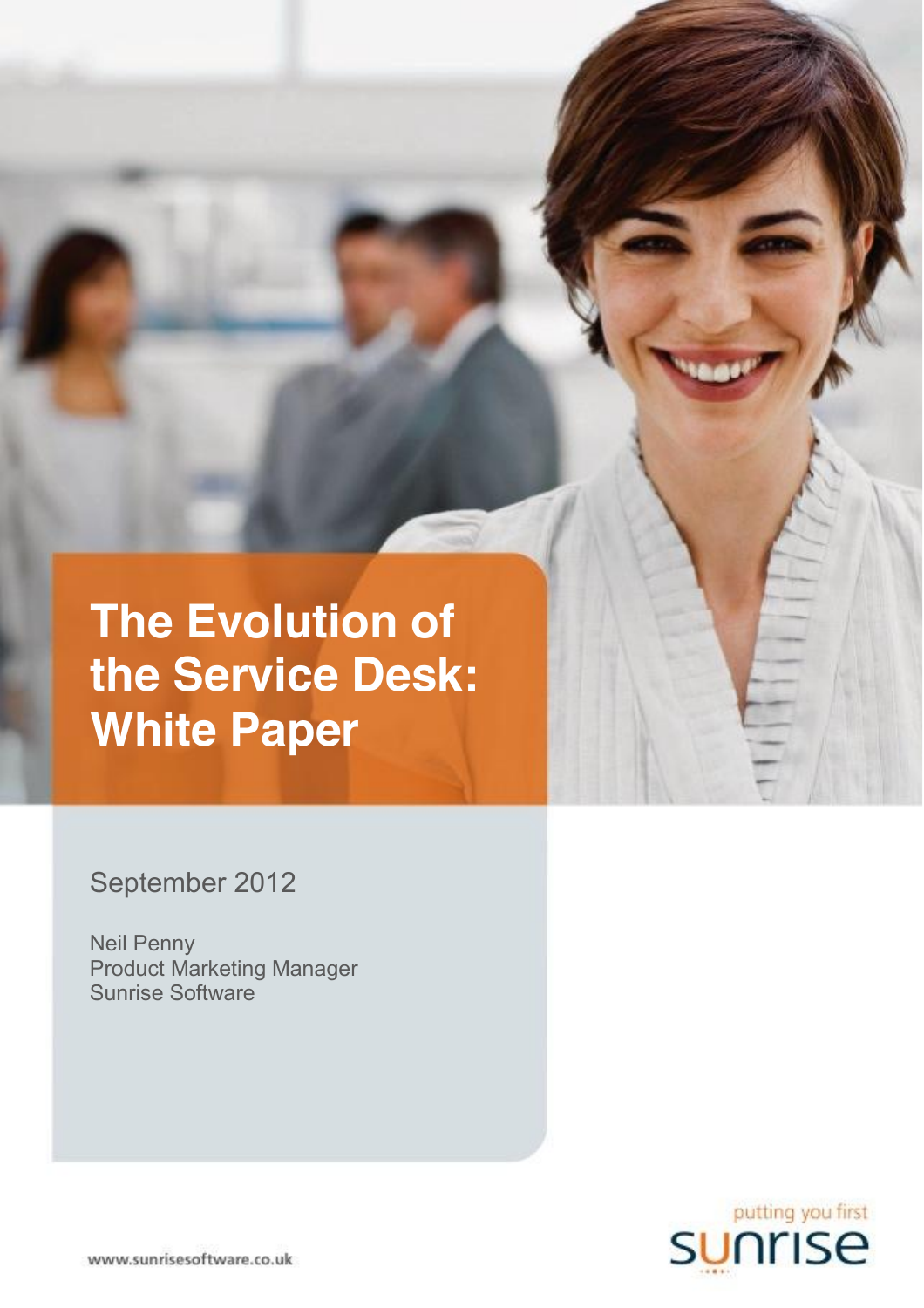## **The Evolution of the Service Desk**

## **Synopsis**

Gartner analysts are predicting that by the year 2015, due to the wave of new Software-as-a-Service (SaaS) applications owned by departments and business owners, *"…35% of enterprise IT expenditures for most organisations will be managed outside the IT department's budget*. 1 "

Gartner's prediction demonstrates how integral operational systems have become the foundation of any business. The astounding rate of technological developments, coupled with the accessibility of these systems and increased process maturity has created a reliance on sustainable, flexible and agile solutions, which must sit hand-in-hand with the increasing number of communication channels available to customers. From on-premise installations to Software-as-a-Service, or from self-service to social media, enterprises must adapt quickly to cope with business and consumer trends that allow them to compete at any level.

With new developments emerging every day, how will the landscape for Service Desks look in ten, five or even one years' time, and will it continue to evolve in the same fashion as previous years?

## **In the beginning…**

The traditional help desk emerged with the birth of the first mass market software and hardware as the needs of an increasingly complicated and distributed IT infrastructure dictated. It became commonly defined, by ITIL, as simply "*A point of contact for Users to log Incidents. A Help Desk is usually more technically focused than a Service Desk and does not provide a Single Point of Contact for all interaction*."

With support being largely reactive the focus was on supporting the technology and fixing problems rather than necessarily providing a service to the end user. However, due to continued increasing demands the young help desk quickly grew from its modest beginnings as a manual system based on paper or, more commonly, home-grown spreadsheets and databases.

This maturing help desk software helped to standardise processes and brought with it additional productivity tools, such as remote control, asset discovery and a technical knowledge base, all



<sup>&</sup>lt;sup>1</sup> Gartner's Top Predictions for IT Organizations and Users, 2012 and Beyond: Control Slips Away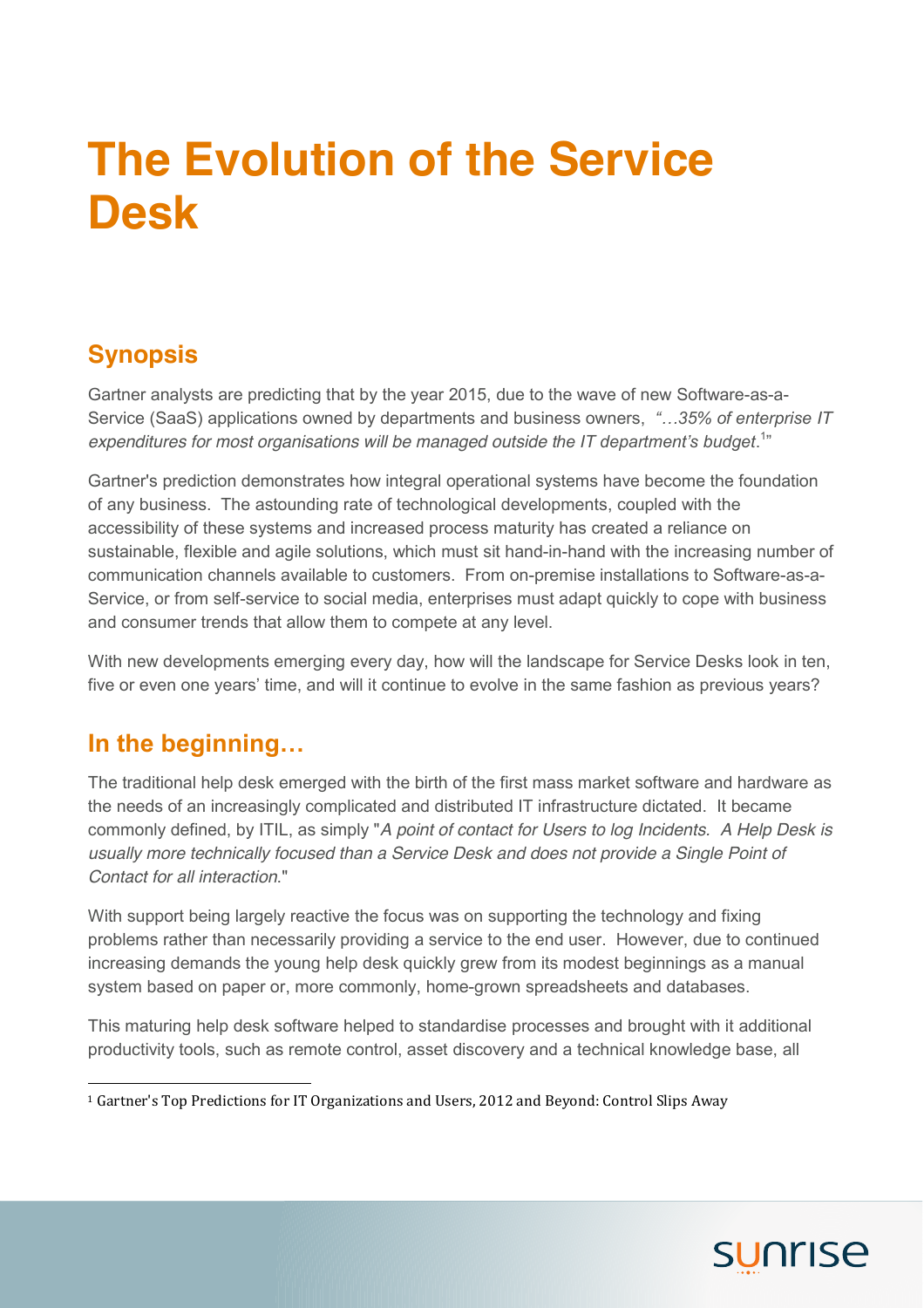integrated to assist support staff in delivering a more consistent and quality level of support.

As the internet arrived technology became openly accessible to the mass market through selfservice leading to two major impacts. Firstly, a desire for more flexibility as consumers and users became more tech-savvy, and secondly a rapidly rising volume of incidents needing to be logged and fixed. With demands on call-out engineers spiralling, the internet became paramount for enabling a distributed Service Desk to efficiently serve a distributed workforce.

But with technology and organisational complexity increasing, businesses demanded tighter controls over IT and a greater alignment to strategies and objectives of the business. Finally here was the emergence of the modern day Service Desk, defined by ITIL as, "*The single point of contact between the Service Provider and the Users. A typical Service Desk manages incidents and service requests and also handles communication with the users*".

However, even with these standardised processes, more efficient servicing solutions and improved data capture processes, around 80% of the IT budget was going towards simply 'keeping the lights on'. This cost pressure led to IT budgets being consumed with less and less being available to innovate. The "do more with less" mantra was never more appropriate leading some to invest in the "one stop shop" approach of a common Service Desk fronting customer communication for all issues, whereas others took the approach of moulding their Service Desk tools into query management applications for other areas of business such as human resources, facilities, health and safety, compliance and many more.

With an increase in the number of communication channels, such as phone, mobile, email, web and instant messaging becoming available, so increased the expectation from customers that Service Desks should accommodate all of these. As the number of disparate platforms to be supported increased often no common operation and integration strategy existed within organisations to bring them together under one service umbrella.

The original centralisation of IT resources and the emergence of self-service and remote desktop tools were introduced to lower the cost of providing support and an attempt to unify an approach to service management. Self-service systems are now common practice as a valuable "call avoidance" tool, and in order to minimise the involvement of costly IT resources in day-to-day customer communication. This was part of a more integrated 'whole service' approach as customer requests included demands for non-fix related issues such as systems access, employee on-boarding and change requests.

Challenges still remain. The complexity of the IT environment ensures there are more things that could go wrong and the impact and cost to the business when they do is far higher. In turn this leads to a greater variety of technical controls to constantly monitor the IT estate and mitigate against the ever present risks and the associated impacts they bring. Support has truly become a competitive differentiator, focused on quality to avoid the potential of financial or reputational risks due to poor support or embarrassing service outages.

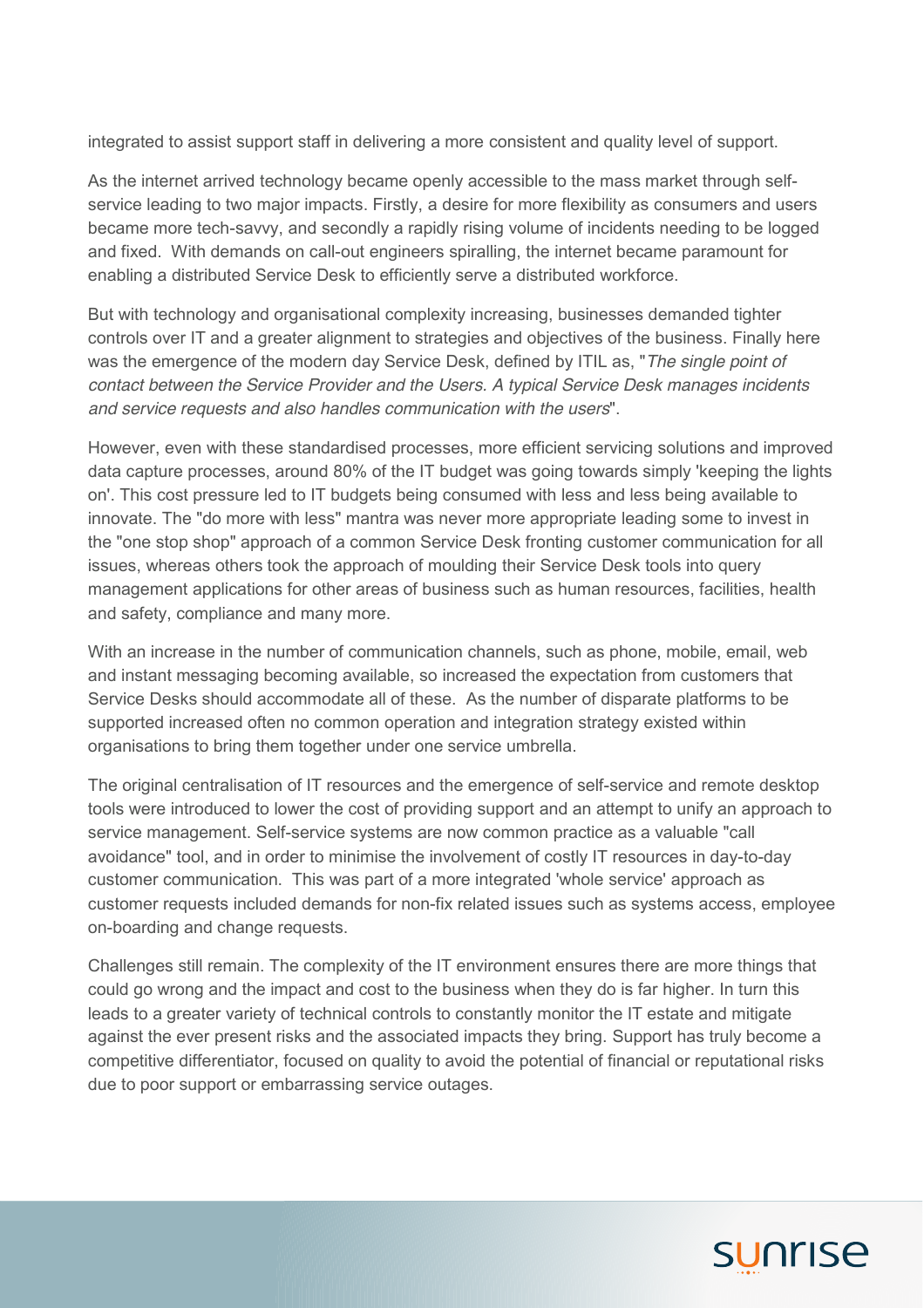Today, many see configuration and integration to be the way forward incorporating a range of proactive communications via a range of channels, developed to ensure that end-users were always up-to-date with the latest system status. Many enterprises no longer shy away from using standard web service integration techniques to customise their 'out-of-the-box' toolset implementations, creating automation and interoperability between systems, improving visibility and collaboration between previous silos. The cloud has also become a viable model for consuming software applications. However, while there are benefits in not having to manage the environment or software upgrades, this too has to be closely managed as spending on business applications that come from budgets outside of traditional IT will only increase leading to the very real risk that departments other than IT may have the larger IT budget.

## **Welcome to the future…**

The future is, in reality, already with us in many ways. We can expect increasing levels of maturity and ease in creating fully integrated solutions across a wide variety of disparate systems and applications, regardless of the location from where the service is provided.

Core factors in motivating future innovation include the continued escalation of support demands; an on-going focus on driving down costs, whilst still retaining quality; IT availability and data security. However, more than ever, speed of provisioning new services has become a key business and competitive differentiator. This agility will require support to not only become proactive but instead to become "predictive", ably supported by information from fully-integrated service management processes across the whole IT estate. As standard these will be aligned with business objectives and focussed on the core values that agility in IT can provide.

This drive for a more agile IT department will lead many to question their adopted processes, reset their expectations and embrace a more pragmatic and localised view of ITIL, with extensibility to other non-IT functions being a high priority. The complexity of the IT estate will likely increase rapidly as the "internet of things" enables a far greater number and all manner of devices to communicate and interoperate. This technology and integration alignment will allow the Service Desk to be a more closely integrated orchestrator for the provision of all services across a far wider spectrum of the IT ecosystem. Ultimately, an open and scalable architecture must be capable of being harnessed by IT and adapted to the changing landscape and needs of an organisation.

As well as previous channels of communication, social media will become increasingly important to the Service Desk, allowing instant, proactive support, integrated with complementary service management processes. Social media can also help improve viral brand protectionism via quickthinking customer service and help avoid unnecessary public backlash. More complicated communication options will mean a larger emphasis on traceability of all interactions for governance requirements, and establishing burden of proof will become a must for all Service Desks and applications.

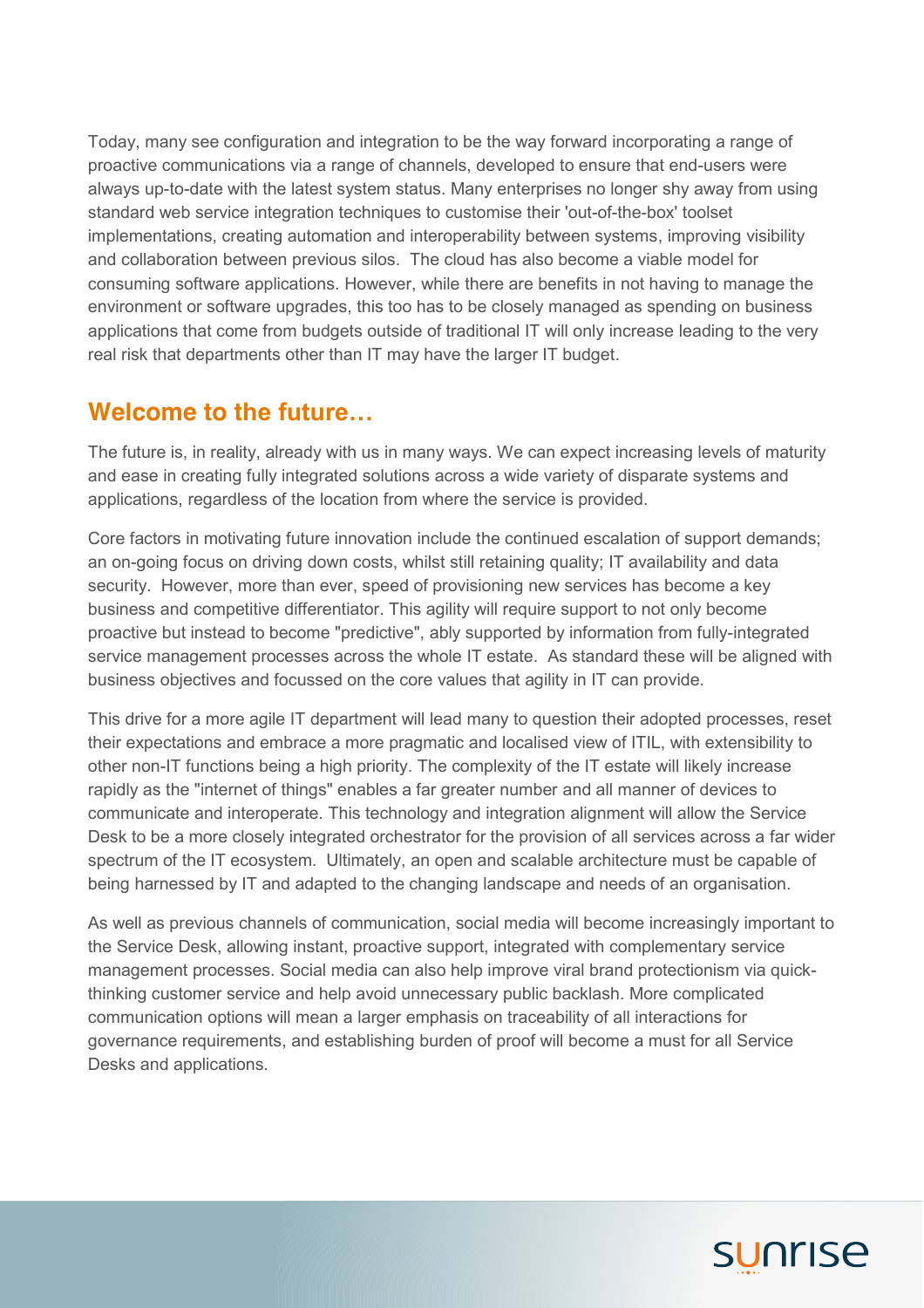By 2015, mobile application development projects targeting smartphones and tablets will outnumber native PC projects by a ratio of 4-to-1. Smartphone and tablet users will no longer accept access to limited interfaces with fewer, simpler features but instead will demand a fuller access using applications designed specifically for them that fully harness the location-aware nature of smartphones. The very idea of accessing the Service Desk 'on-the-go' will become an expected feature of all software and it is expected that by 2016 at least 50% of enterprise email users will rely primarily on a browser, tablet or mobile client instead of a desktop client<sup>2</sup>. However, email is just the start and even before then, IT departments will need to ensure that the wave of "Bring Your Own Device (BYOD)" and its security implications are adequately catered for with BYOD users set to double by 2014<sup>3</sup>. But BYOD isn't all about the impacts on IT departments. Staff too will see the lines of work and home-life becoming blurred with almost ubiquitous access to work resources at home, in the restaurant, in the coffee shop, on the commute and in the office.

Software-as-a-Service platforms will continue to evolve with the ease of "off-boarding" becoming as important to potential customers as the ease of initial "on-boarding", with limited vendor lock in and easy access to a full data archive. New SaaS licencing models such as "pay-as-you-use" utility pricing will begin to make inroads on traditional term contracts. The consumerisation of IT and the resulting expectations of the "app generation" will make the traditional long implementation cycle for some applications redundant as organisations demand immediate productivity through short-term implementations and long-term simplicity.

But it doesn't end there. Technological developments will allow almost anything to be integrated into web-centric business applications. How about the Service Desk integrated with "augmented reality" via Google Glass style location-aware applications that display relevant service-specific information to the user on a wearable heads-up display? In the future these integrations will occur via simple configuration employing user interfaces that anyone can use, rather than complex customisation via client-side scripting and server-side coding that both limits the imagination and complicates future changes.

Business software designed around the same concepts that keeps gamers playing the latest console blockbusters will also make an increasing impact, with modern applications introducing gamification<sup>4</sup> concepts allowing users to attain rewards, challenge other users and view their rankings in relation to others on leaderboards. Used as a motivational aid or tied to financial incentives this will become increasingly popular within the forward-thinking Service Desk and other business applications.

But many of these points are simply the continued leveraging of technology trends. What actually is the future of "IT Service Management" if the purchasing and consuming of IT continues to move towards the business and away from the more traditional budget owners in IT? Significant

<sup>4</sup> See http://gamification.org for full details



 <sup>2</sup> Gartner's Top Predictions for IT Organizations and Users, 2012 and Beyond: Control Slips Away

<sup>3</sup> Mobile Security Strategies: Threats, Solutions & Market Forecasts 2012-2017